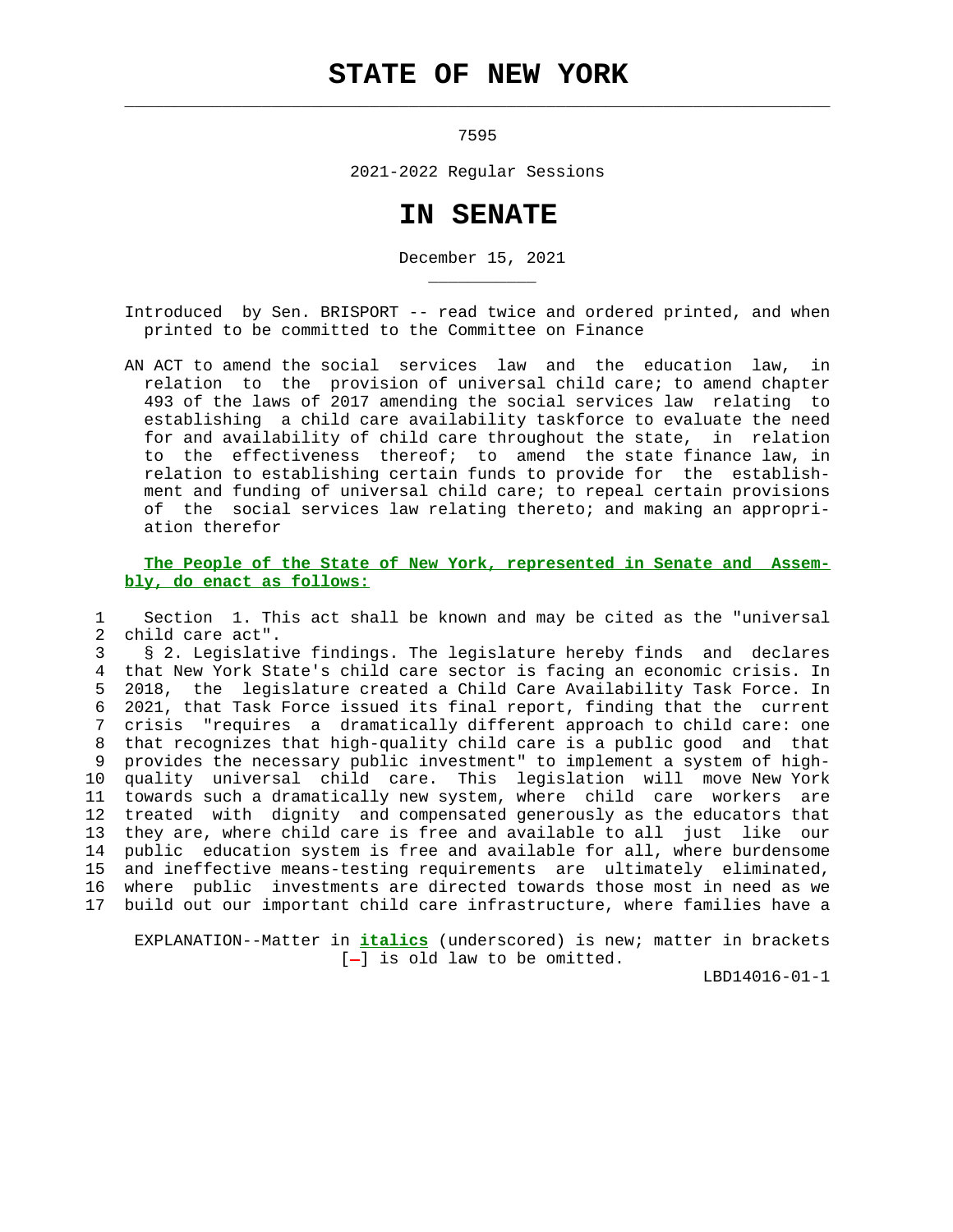1 meaningful ability to select the modalities that work best for their 2 children, where child care providers are not forced to compete against 3 each other, where high-quality is ensured for all so that we do not have 4 a two-tiered child care system where the wealthy have high-quality care 5 and the working poor have substandard care, where both federal and state 6 funding is allocated generously, where the burden on localities is mini- 7 mized, and where our child care system is truly universal. 8 § 3. Section 390-k of the social services law, as added by chapter 493 9 of the laws of 2017, subdivisions 2, 3, and 4 as amended by chapter 33 10 of the laws of 2018, is amended to read as follows: 11 § 390-k. Child care availability taskforce. 1. There shall be estab- 12 lished within the office of children and family services a child care 13 taskforce for the purpose of [**evaluating the need for and availability** 14 **of child care throughout the state**] **guiding New York towards a system of** 15 **free and universal child care**. 16 2. The taskforce shall be chaired by a representative of the executive 17 chamber and the commissioners of the office of children and family 18 services [**and**]**,** the department of labor **and the department of education**, 19 or their designees. Members of the taskforce shall serve without compen- 20 sation for three year terms, but may be reimbursed for actual costs 21 incurred for participation on such taskforce. Ensuring adequate 22 geographic representation, members of the taskforce shall be appointed 23 by the governor and comprised as follows: 24 (a) three individuals shall be appointed upon the recommendation of 25 the speaker of the assembly, at least one of whom shall be a parent who 26 has utilized subsidized child care; 27 (b) three individuals shall be appointed upon the recommendation of 28 the temporary president of the senate, at least one of whom shall be a 29 parent who has utilized subsidized child care; 30 (c) two representatives of a child care resource and referral agency; 31 (d) two representatives of home-based child care providers; 32 (e) two representatives of center-based child care providers; 33 (f) two representatives from the business community; 34 (g) two representatives from unions that represent child care provid- 35 ers; and 36 (h) at least one representative from each of the following entities: 37 (i) the office of temporary and disability assistance; 38 (ii) the council on children and families; 39 (iii) the department of taxation and finance; 40 (iv) a regional economic development council; 41 (v) the state university of New York or the city university of New 42 York; 43 (vi) the state education department; 44 (vii) the early childhood advisory council; 45 (viii) a social service district or county government or an entity 46 that advocates on behalf of social services or county governments; and 47 (ix) a non-profit child care advocacy organization. 48 3. The taskforce shall **advise the state in developing an implementa-** 49 **tion framework leading to an expeditious phased-in rollout of universal** 50 **child care using existing state and federal resources and shall** examine 51 the following: 52 (a) [**affordable child care with a focus on the cost of care for fami-** 53 **lies and factors that contribute to such costs**] **how to implement a truly** 54 **universal child care system that is free at the point of service for all** 55 **families and delivers high-quality child care to all New Yorkers, with a**

56 **four-year phase-in that follows priorities and principles: where expan-**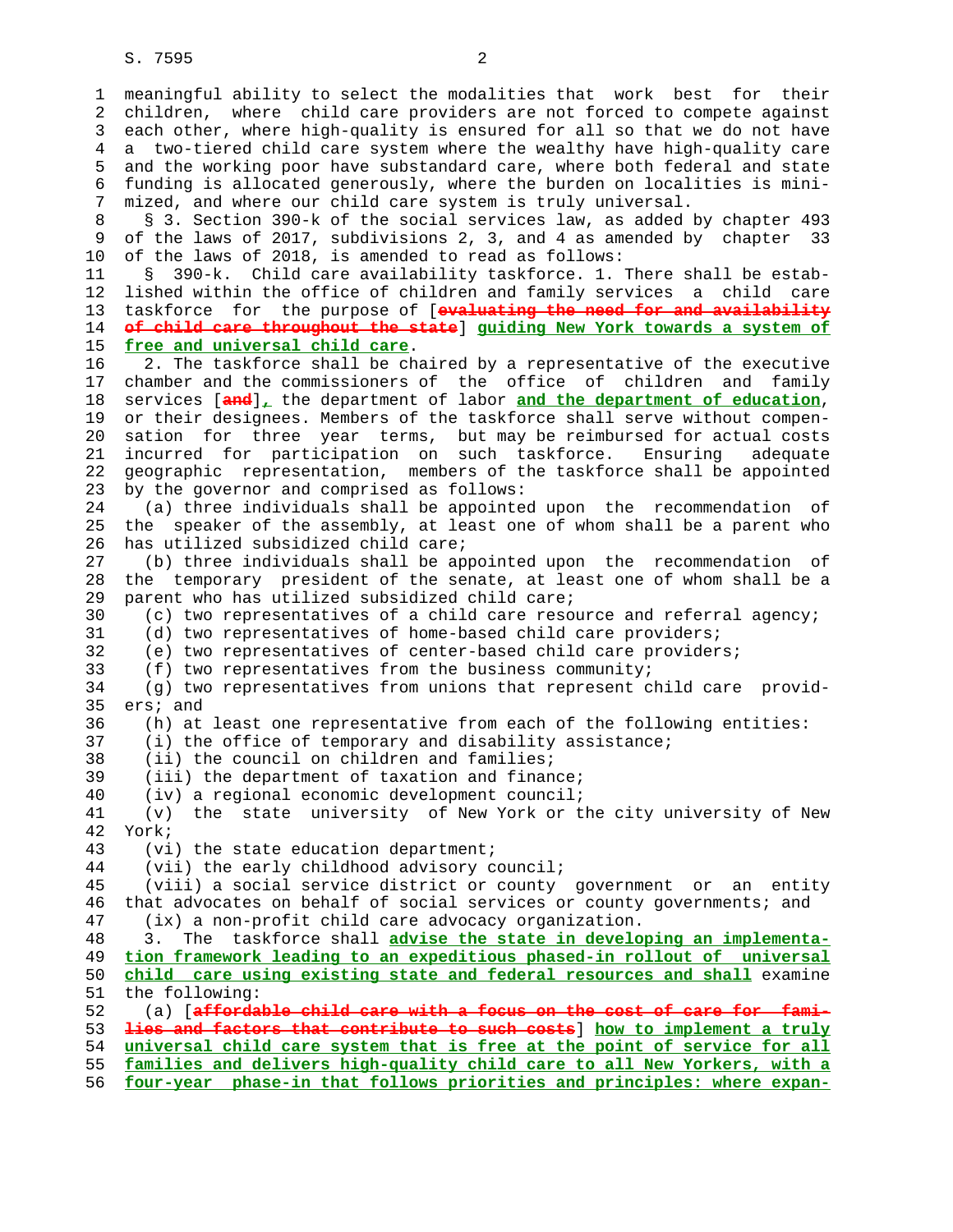**sions are targeted to first cover low-income families, historically underserved communities and families facing complex needs, including children with disabilities and child welfare involvement; where work requirements, activities tests, and immigration status requirements for low-income families are all eliminated; where the phase-in takes all reasonable steps to avoid benefits' cliffs; where reasonable steps are taken to guard against increases in costs for middle-income families; and where the roll-out of universal child care is coordinated with the expansions to universal pre-K and 3-K for all programs so that such programs do not cause unintentional harm to child care providers**; 11 (b) [**access to and availability of subsidized child care, including the identification of**] **how to eliminate the** barriers families eligible 13 under state law face obtaining or utilizing [**such**] subsidies; 14 (c) **how to ensure the** availability of child care for non-traditional 15 work hours**, and identification of the funding that would be needed to expand facilities that cover such non-traditional work hours**; 17 (d) whether parents are voluntarily leaving the workforce due to lack 18 of [**affordable or accessible**] child care, and the demographic informa- 19 tion of such parents, if known; 20 (e) whether employers have identified lack of child care as a reason 21 for a shortage of a qualified workforce; 22 (f) the impact of child care, or lack thereof, on economic development 23 throughout the state; 24 (g) varying levels of quality of care throughout the state; 25 (h) availability of quality child care by economic development region 26 including identification of underserved communities **and recommendations making available free, high-quality child care in such communities**; 28 (i) whether regulatory or statutory changes could promote **free and universal** access to **high-quality** child care and improve health and safe- 30 ty standards in child care programs; 31 (j) [**business**] incentives to **institutions that offer child care to** 32 increase **universal and free** child care [**access and the impact on tax credits and deductions relating to child care**]; 34 (k) ways to address concerns identified in the course of the examina- 35 tion required by this subdivision; [**and**] 36 (l) **the existence of illegal and unregulated child care providers, the labor conditions of employees at such facilities, and regulatory recom- mendations for approaching such providers; (m) disparities in the quality of child care provided to families of different economic backgrounds, and the funding needed to provide high- quality child care for all; (n) the factors contributing to the success of implementing universal pre-k programs in the state and the unintended consequences impacting child care providers, particularly family-based providers, in the state, together with recommendations; (o) how to implement federal funding for child care and universal pre-k in a way that maximizes federal appropriations, allows the state to achieve and fund a more expansive program that is not restricted by narrow and restrictive means-testing requirements and implements universal pre-k funding in a manner where the state education department and the office of children and family services coordinate so that such funding is allocated in a manner that supports and expands the state's child care providers, rather than harming existing programs; (p) how to ensure an expeditious phased-in rollout of universal child care using existing state and federal resources, in no more than four years, with an emphasis on building out necessary infrastructure and**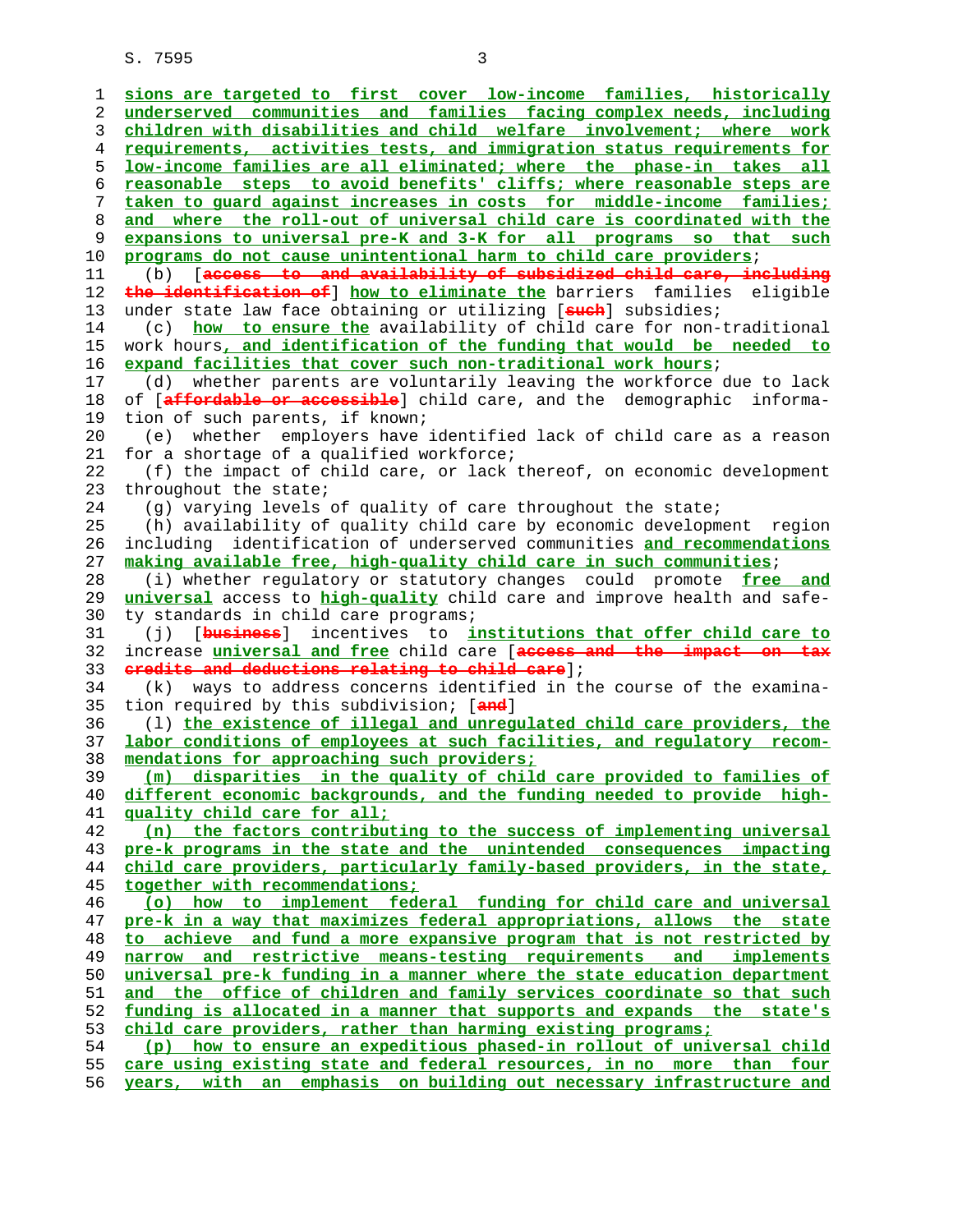| 1  | providing care for those most in need while we move towards a truly             |
|----|---------------------------------------------------------------------------------|
| 2  | universal system;                                                               |
| 3  | $(q)$ how best to phase in the establishment of a permanent department          |
| 4  | of early education and care, which shall possess the duties required to         |
| 5  | maintain and administer the free and high-quality universal child care          |
| 6  | system pursuant to the recommendations of the taskforce;                        |
| 7  | (r) anything else the taskforce deems necessary.                                |
| 8  | 4. The taskforce shall report [its interim findings and recommenda-             |
| 9  | tions in accordance with subdivision three of this section to the gover-        |
| 10 | nor, the speaker of the assembly and the temporary president of the             |
| 11 | senate no later than November first, two thousand eighteen and its final        |
| 12 | findings and recommendations no later than December thirty-first, two           |
| 13 | thousand twenty] a four-year plan for a phased roll-out of universal            |
| 14 | child care in the state, and make annual recommendations, starting in           |
| 15 | November two thousand twenty-two and each November thereafter through           |
| 16 | November two thousand twenty-five, for specific appropriations for budg-        |
| 17 | et allocations that would allow for a truly free and universal child            |
| 18 | care system, including, but not limited to: (i) wage increases for child        |
| 19 | care workers that allow them to achieve pay parity with public school           |
| 20 | teachers; (ii) capital expenditures to allow for the expansion of child         |
| 21 | infrastructure into communities most in need; and (iii) startup<br>care         |
| 22 | funds to allow for the creation of new child care programs in child care        |
| 23 | deserts. Such recommendations shall include recommendations to identify         |
| 24 | all reasonable means of maximizing the allocation of federal funds, as          |
| 25 | well as supplemental funding from the state that would allow for a truly        |
| 26 | free and universal child care system. The taskforce report shall further        |
| 27 | make recommendations for the integration of child care programs into            |
| 28 | existing public programs, such as public schools, public universities,          |
| 29 | and public housing, to deliver high-quality child care to all New York-         |
| 30 | ers. Such recommendations shall be based on what is needed to actually          |
| 31 | achieve a high-quality universal child care system in the state, and            |
| 32 | what additional funding would be needed from the state to achieve that          |
| 33 | goal. Each year, following the annual state budget, the taskforce shall         |
| 34 | also provide a score card stating how close New York has come to achiev-        |
| 35 | ing a high-quality universal child care system, provided, however, that         |
| 36 | taskforce members who are employees of the governor's office and the            |
| 37 | state legislature shall recuse themselves from such rating process. The         |
| 38 | taskforce shall report its findings annually through November two thou-         |
| 39 | sand twenty-five.                                                               |
| 40 | § 4. Subdivision 8 of section 390 of the social services law, as added          |
| 41 | by chapter 750 of the laws of 1990, is amended to read as follows:              |
| 42 | 8. The [department] office of children and family services<br>shall             |
| 43 | establish and maintain a list of all current registered and licensed            |
| 44 | child day care programs and a list of all programs whose license<br>or          |
| 45 | registration has been revoked, rejected, terminated, or suspended. [Such        |
| 46 | information shall be available to the public, pursuant to procedures            |
| 47 | developed by the department] The office of children and family services         |
| 48 | shall work with service providers and child care resource and referral          |
| 49 | agencies throughout the state to gather information to create and main-         |
| 50 | tain a publicly-searchable, user-friendly, and language-accessible data-        |
| 51 | <u>base of available child care facilities on the office's website and on a</u> |
| 52 | companion phone application. Such database shall be updated in real             |
| 53 | time and shall provide and be searchable by the following information:          |
| 54 | (a) the name and address of the facility;                                       |
| 55 | (b) the capacity of the facility;                                               |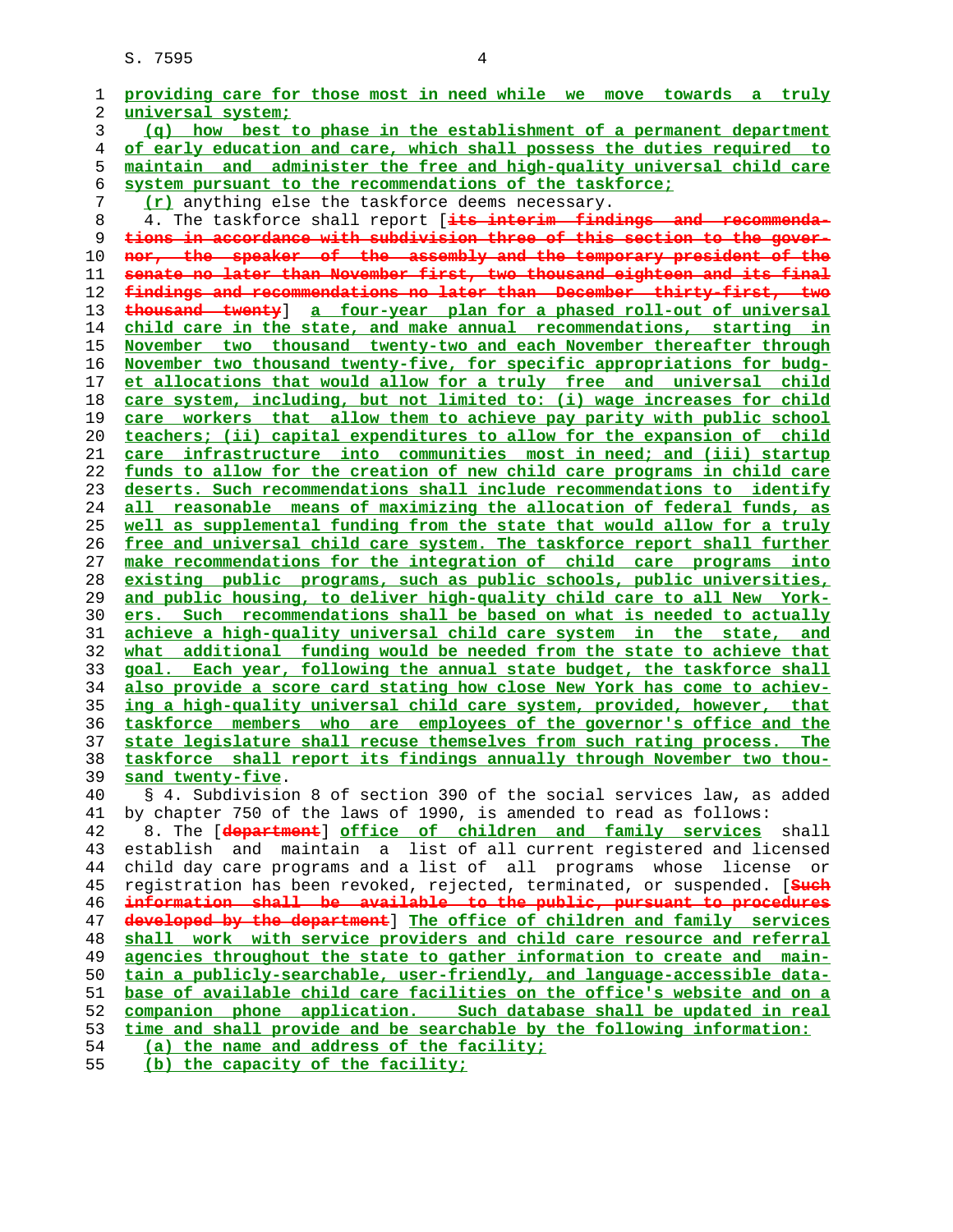|          | (c) whether the facility is fully enrolled or has current availabili-                                                                               |
|----------|-----------------------------------------------------------------------------------------------------------------------------------------------------|
| 2        | ty, with the available capacity specified by age group;                                                                                             |
| 3        | (d) whether the facility has a waiting list for which a family can                                                                                  |
| 4        | apply;                                                                                                                                              |
| 5        | (e) the age range allowable for the facility;                                                                                                       |
| 6        | (f) the modality for the facility;                                                                                                                  |
| 7        | (q) the operating hours for the facility;                                                                                                           |
| 8        | (h) the language or languages spoken at the facility; and                                                                                           |
| 9        | (i) whether the facility has been cited for any violations, with any                                                                                |
|          |                                                                                                                                                     |
| 10       | such violations separated into "dangerous" and "non-dangerous" catego-                                                                              |
| 11       | ries, and prominent notices indicating whether any such violations have                                                                             |
| 12       | been cured or addressed.                                                                                                                            |
| 13       | The office of children and family services shall provide information                                                                                |
| 14       | on its website in English, French, Polish, and the ten most common non-                                                                             |
| 15       | English languages spoken by individuals with limited English proficiency                                                                            |
| 16       | in the state, based on United States census data.                                                                                                   |
| 17       | § 5. Subdivision 1 of section 410 of the social services law, as added                                                                              |
| 18       | by chapter 395 of the laws of 1965, is amended to read as follows:                                                                                  |
| 19       | 1. A public welfare official of a county, city or town is [authorized]                                                                              |
| 20       | obligated, provided funds have been made available therefor, to provide                                                                             |
| 21       | day care at public expense for children residing in his or her territory                                                                            |
| 22       | [who are eligible therefor pursuant to provisions of this title. Such                                                                               |
| 23       | eare may be provided only in cases where it is determined, under crite-                                                                             |
| 24       | ria established by the department, that there is a need therefor because                                                                            |
| 25       | of inability of the parents to provide care and supervision for a                                                                                   |
| 26       | substantial part of the day and that such care is in the best interest                                                                              |
|          |                                                                                                                                                     |
| 27       | of the child and parent. Where the family is able to pay part or all of                                                                             |
| 28       | the costs of such care, payment of such fees as may be reasonable in the                                                                            |
| 29       | light of such ability shall be required] with the aim of providing free                                                                             |
| 30       | and universal child care for all families within such territory.                                                                                    |
| 31       | Subdivision 2 of section 410-b of the social services law, as<br>6.<br>Š.                                                                           |
| 32       | added by chapter 395 of the laws of 1965 and as renumbered by chapter                                                                               |
| 33       |                                                                                                                                                     |
|          | of the laws of 1971, is amended and a new subdivision 5 is added to<br>640                                                                          |
| 34       | read as follows:                                                                                                                                    |
| 35       | 2. The [department of social welfare] office of children and family                                                                                 |
| 36       |                                                                                                                                                     |
| 37       | state in carrying out the provisions of any such federal<br>law with                                                                                |
| 38       | respect to such day care facilities in this state. In exercising this                                                                               |
| 39       | duty as agent of the state, the office of children and family services                                                                              |
| 40       |                                                                                                                                                     |
| 41       | necessary and proper to allow the state and its various subdivisions to                                                                             |
| 42       | implement a child care system that is universal and free at the point of                                                                            |
| 43       | service, notwithstanding that the state's child care system may be more                                                                             |
| 44       | services is hereby designated and empowered to act as the agent of the<br>shall seek to obtain any waivers or permissions from federal agencies     |
|          | expansive than what is being reimbursed with federal funds.                                                                                         |
| 45       | 5. To the extent that federal funds are offered for child care and are                                                                              |
| 46       | contingent on matching funds from the state, the state shall make all                                                                               |
| 47       | reasonable efforts to maximize the allocation of federal funds by making                                                                            |
| 48       | sufficient state-level appropriations.                                                                                                              |
| 49       | 5, 6, 7 and 8 of section 410-x of the social<br>Subdivisions<br>S<br>7.                                                                             |
| 50       | services law are renumbered subdivisions 6, 7, 8 and 9 and a new<br>subdi-                                                                          |
| 51       | vision 5 is added to read as follows:                                                                                                               |
| 52       | 5. (a) For each group for which the office of children and family                                                                                   |
| 53       | services determines a separate payment rate pursuant to subdivision four                                                                            |
| 54       | of this section, and at the same frequency, such office shall utilize a                                                                             |
| 55<br>56 | cost estimation model to determine the actual cost providers incur when<br>providing high-quality child care. The cost estimation model shall iden- |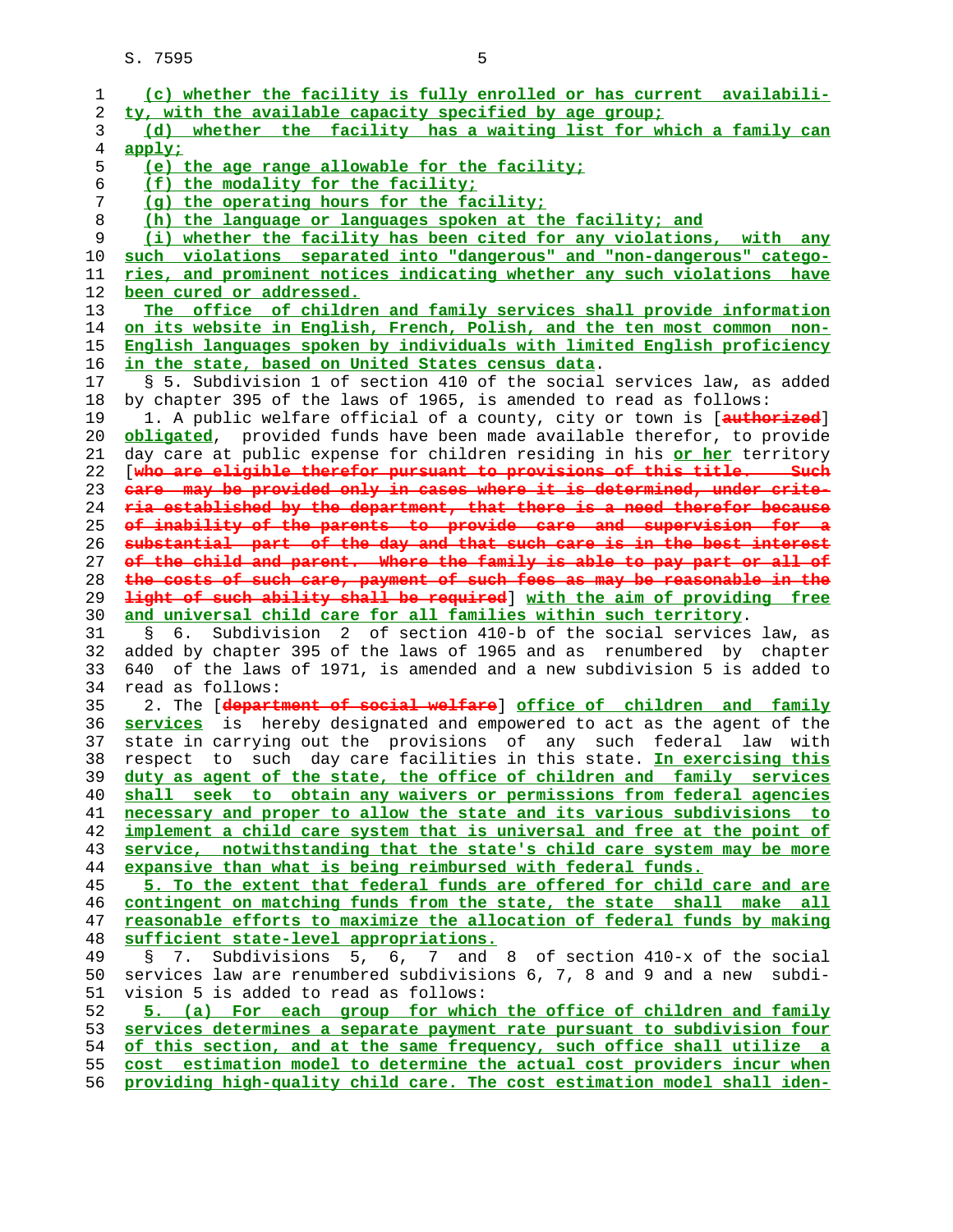**tify and take into account cost drivers including but not limited to employee salary and benefits, enrollment levels, facility costs and compliance with statutory and regulatory requirements. Where a quality rating system or any quality indicators are being utilized, the cost estimation model shall also take into account the cost of providing services at each level of quality. (b) In developing such model the office of children and family services shall consult with stakeholders including, but not limited to, representatives of child care resource and referral agencies, child care providers, labor leaders for any labor unions representing child care workers in the state, and any state advisory council established pursu- ant to 42 U.S.C.S. § 9831 et. seq., as amended. The cost estimation model shall be statistically valid, using complete and current data and rigorous collection methods. The cost estimation model shall further account for biases in reported data that tend to underestimate the cost of care, and shall make appropriate adjustments.** 17 § 8. Section 410-z of the social services law, as added by section 52 18 of part B of chapter 436 of the laws of 1997, is amended to read as 19 follows: 20 § 410-z. Reporting requirements. **1.** Each social services district 21 shall collect and submit to the [**department**] **office of children and family services**, in such form and at such times as specified by the 23 [**department**] **office of children and family services**, such data and 24 information regarding child care assistance provided under the block 25 grant as the [**department**] **office of children and family services** may 26 need to comply with federal reporting requirements. **2. The office of children and family services shall prepare a report detailing the actual cost providers incur when providing child care in each setting, as determined by the cost estimation model established in paragraph (a) of subdivision five of section four hundred ten-x of this title. The report shall detail cost data for each setting, age group, care provided to children with special needs, and any other grouping for which a separate cost estimation is conducted. Such data shall include: (a) the level of quality care as determined by a quality rating system or any quality indicators utilized by the state; (b) a description of the major cost drivers for providing care; and (c) a comparison of the costs of child care for each grouping to the market rate determined by the office of children and family services pursuant to subdivision four of section four hundred ten-x of this title. The report shall be submitted to the governor, the speaker of the assembly and the temporary president of the senate by June first, two thousand twenty-three and June first of every other year thereafter. The office of children and family services shall post the information contained in the report on its website.** 46 § 9. Subdivision 1 and paragraph (b) of subdivision 5 of section 410-c 47 of the social services law, subdivision 1 as added by chapter 1014 of 48 the laws of 1969, paragraph (a) of subdivision 1 as amended by chapter 49 110 of the laws of 1971, and paragraph (b) of subdivision 5 as amended 50 by chapter 277 of the laws of 1990, and such section as renumbered by 51 chapter 640 of the laws of 1971, are amended to read as follows: 52 1. (a) Expenditures made by counties, cities, and towns for day care 53 and its administration, and day care center projects, pursuant to the 54 provisions of this title, shall, if approved by the department, be 55 subject to reimbursement by the state, in accordance with the regu- 56 lations of the department, as follows: There shall be paid to each coun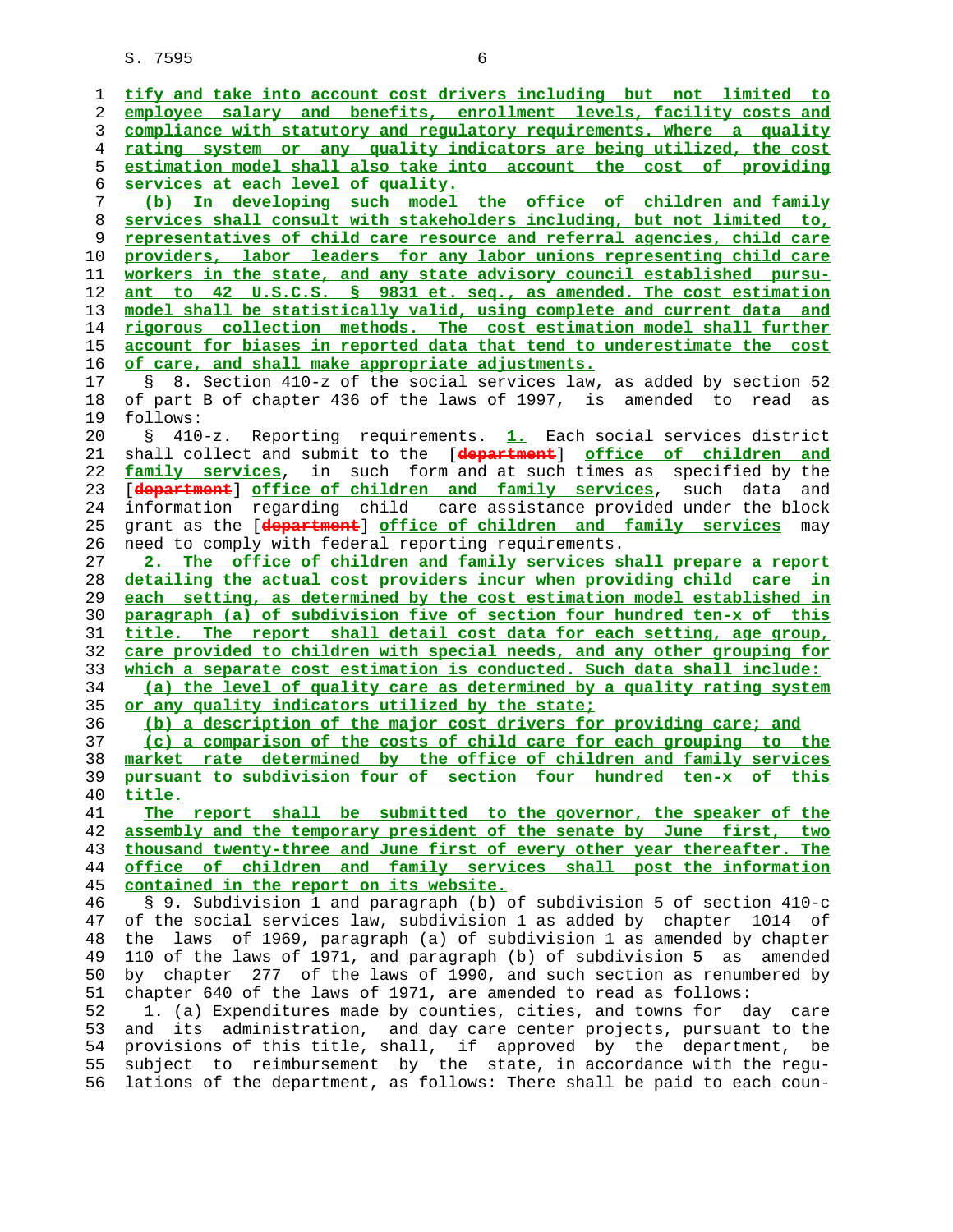1 ty, city or town (1) the amount of federal funds, if any, properly 2 received or to be received on account of such expenditures; (2) [**fifty**] 3 **ninety** per centum of its expenditures for day care and its adminis- 4 tration and day care center projects, after first deducting therefrom 5 any federal funds received or to be received on account thereof, and any 6 expenditures defrayed by fees paid by parents or by other private 7 contributions.

 8 (b) For the purpose of this title, expenditures for administration of 9 day care shall include expenditures for compensation of employees in 10 connection with the furnishing of day care, including but not limited to 11 costs incurred for pensions, federal old age and survivors insurance and 12 health insurance for such employees; training programs for personnel, 13 operation, maintenance and service costs; and such other expenditures 14 such as equipment costs, depreciation and charges and rental values as 15 may be approved by the department. It [**shall not**] **may** include expendi- 16 tures for capital costs **in appropriate cases at the discretion of the** 17 **department, provided that capital costs are prioritized in areas that** 18 **are categorized as child care deserts**. In the case of day care purchased 19 from a non-profit corporation constituting an eligible borrower pursuant 20 to title five-a of this article, expenditures shall include an allocable 21 proportion of all operating costs of such facility as may be approved by 22 the department including but not limited to the expenditures enumerated 23 in this paragraph [**(b)**] and expenditures for amortization, interest and 24 other financing costs of any mortgage loan made to such non-profit 25 corporation.

 26 (b) The commissioner shall, within appropriations made available 27 therefor, select proposed school age child day care programs which shall 28 be eligible to receive an award [**of no more than twenty-five thousand** 29 **dollars**] for start up or expansion costs, including planning, rental, 30 operational and equipment costs, or minor renovations identified as 31 being necessary in order for the program to comply with applicable state 32 or local building, fire safety or licensing standards, based on plans 33 submitted to him. The commissioner shall give preference to those areas 34 of the state which are significantly underserved by existing school age 35 child day care programs and to those programs which involve parents in 36 the development and implementation of programs. The commissioner shall 37 publicize this availability of funds to be used for purposes of this 38 subdivision in awarding grants. Plans may be submitted by private not- 39 for-profit corporations, organizations or governmental subdivisions.

 40 § 10. Subdivision 8 of section 410-w of the social services law, as 41 amended by section 1 of part Z of chapter 56 of the laws of 2021, is 42 amended to read as follows:

 43 8. Notwithstanding any other provision of law, rule or regulations to 44 the contrary, a social services district that implements a plan amend- 45 ment to the child care portion of its child and family services plan, 46 either as part of an annual plan update, or through a separate plan 47 amendment process, where such amendment reduces eligibility for, or 48 increases the family share percentage of, families receiving child care 49 services, or that implements the process for closing child care cases as 50 set forth in the district's approved child and family services plan, due 51 to the district determining that it cannot maintain its current caseload 52 because all of the available funds are projected to be needed for open 53 cases, shall provide all families whose eligibility for child care 54 assistance or family share percentage will be impacted by such action 55 with at least thirty days prior written notice of the action. Provided, 56 however, that a family receiving assistance pursuant to this title shall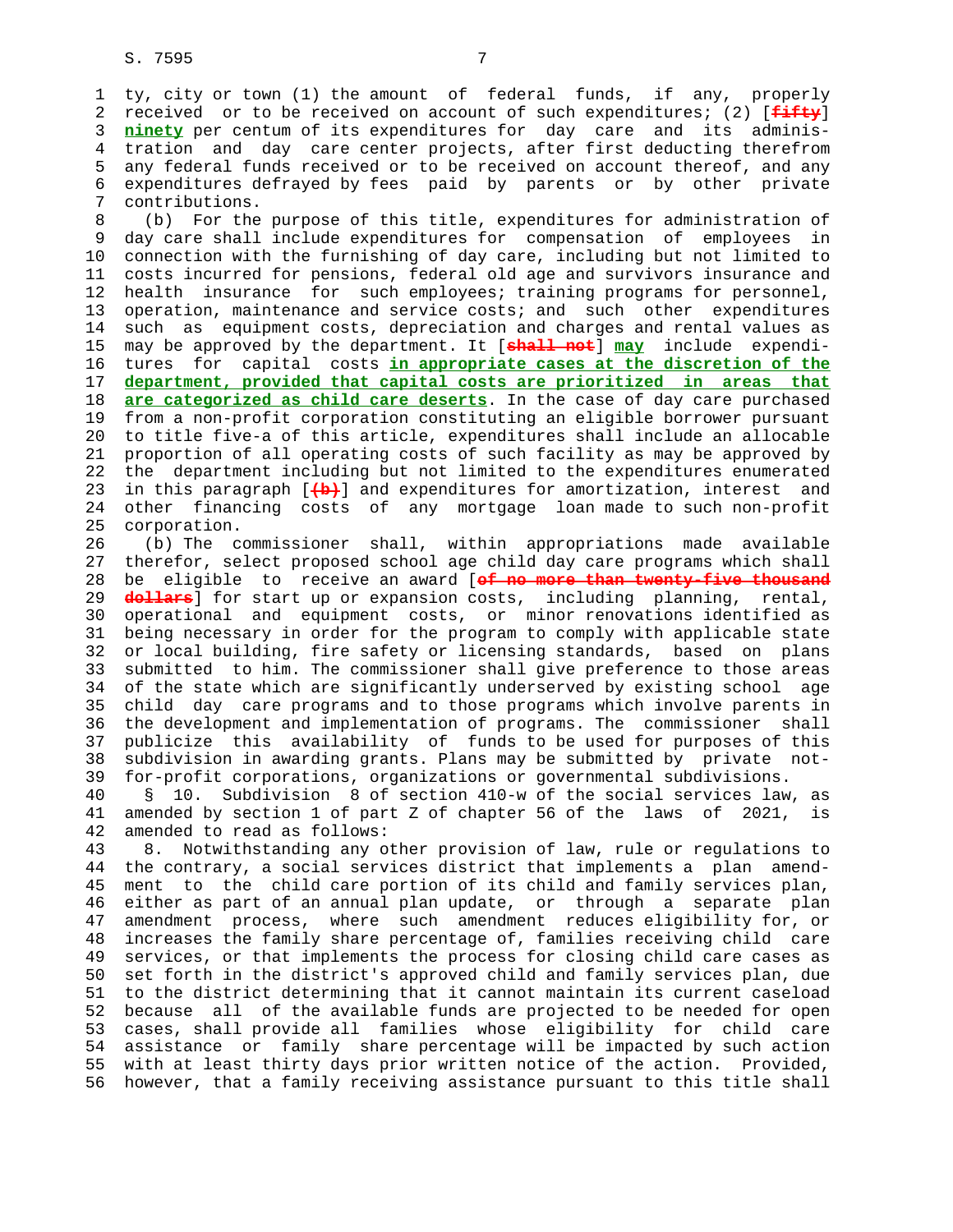1 not be required to contribute more than **what is required by federal law or** ten percent of their income exceeding the federal poverty level**, whichever is lower, and that such cost shall be covered entirely by the state**. 5 § 11. Subdivision 6 of section 410-x of the social services law, as 6 amended by section 2 of part Z of chapter 56 of the laws of 2021, is 7 amended to read as follows: 8 6. Pursuant to department regulations, child care assistance shall be 9 provided on a sliding fee basis based upon the family's ability to pay; 10 provided, however, that a family receiving assistance pursuant to this 11 title shall not be required to contribute more than **what is required by federal law or** ten percent of their income exceeding the federal poverty 13 level**, whichever is lower, and that such cost shall be covered entirely by the state**. 15 § 12. Section 410-x of the social services law is amended by adding a 16 new subdivision 9 to read as follows: **9. A social services district shall establish differential payment rates for child care services provided by licensed, registered or enrolled child care providers as required by this subdivision. (a) Local social services districts shall establish a differential payment rate for child care services provided by licensed or registered child care providers who provide care to a child or children experienc- ing homelessness. Such differential payment rate shall be twenty percent higher than the actual cost of care or the applicable market-related payment rate established by the office of children and family services in regulations, whichever is less. (b) Local social services districts shall establish a differential payment rate for child care services provided by licensed, registered, or enrolled child care providers who provide care to a child during nontraditional hours. "Nontraditional hours" shall mean care provided in the evening, night, or on the weekend. Such differential payment rate shall be twenty percent higher than the actual cost of care or the applicable market-related payment rate established by the office of children and family services in regulations, whichever is less. (c) The cost of the differential payment rates established under this subdivision shall be covered by the state.** 37 § 13. Subdivision 1 of section 410 of the social services law, as 38 added by chapter 395 of the laws of 1965, is amended to read as follows: 39 1. A public welfare official of a county, city or town [**is authorized**] **shall**, provided funds have been made available therefor, [**to**] **and with the state making all reasonable efforts to obtain federal funding and supplementing those amounts with additional state funding,** provide day 43 care at public expense for children residing in his **or her** territory who 44 are eligible therefor pursuant to provisions of this title. Such care 45 [**may**] **shall** be provided [**only in cases where it is determined,**] under 46 criteria established by the [**department, that there is a need therefor because of inability of the parents to provide care and supervision for a substantial part of the day and that such care is in the best interest of the child and parent**] **office of children and family services; provided, however, that the public welfare official shall not limit authorized child care services strictly based on the work, training, or educational schedule of the parents or the number of hours the parents spend in work, training, or educational activities, nor shall the public welfare official limit authorized child care services based on proof of immigration status**. Where the family [**is able to pay part or all of the costs of such care**] **income is more than one thousand percent**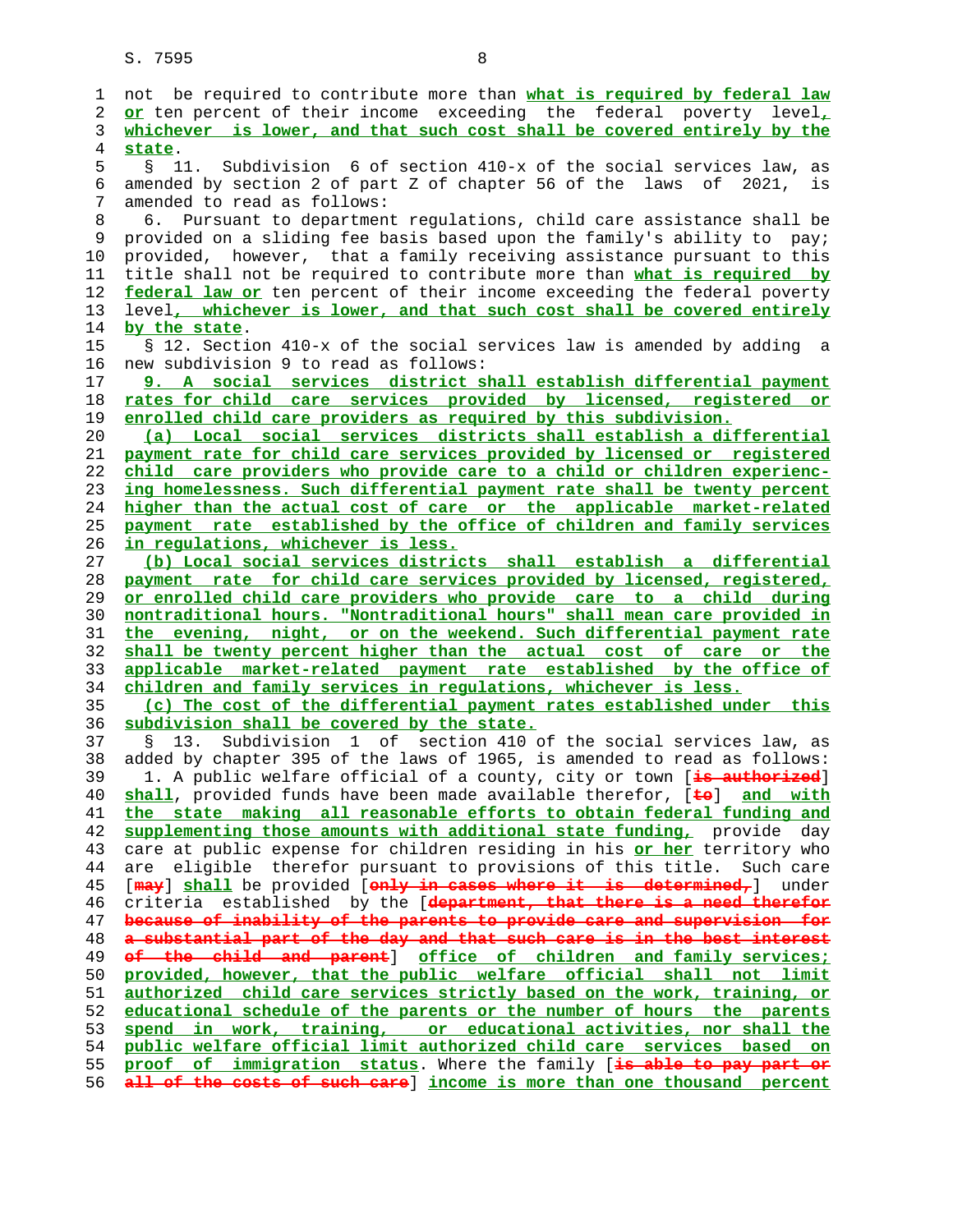1 **of the poverty line**, payment of such fees as may be reasonable in the 2 light of such ability [**shall**] **may** be required **to the extent necessary as** 3 **the state transitions to a system that is free and universal. To the** 4 **extent there are insufficient funds to immediately serve all families,** 5 **the state shall make all reasonable efforts to incrementally expand to** 6 **universal access over a period of four years, pursuant to the phase-in** 7 **priorities and principles recommended by the taskforce under section** 8 **three hundred ninety-k of this article**. 9 § 14. Paragraph (b) of subdivision 3 of section 410 of the social<br>10 services law is REPEALED and paragraphs (c) and (d) are relettered paraservices law is REPEALED and paragraphs (c) and (d) are relettered para- 11 graphs (b) and (c). 12 § 15. Subdivisions 1 and 2 of section 410-bb of the social services 13 law, subdivision 1 as added by chapter 503 of the laws of 1988, subdivi- 14 sion 2 as amended by chapter 659 of the laws of 1988, are amended to 15 read as follows: 16 1. The legislature finds and declares that a crisis exists in the 17 availability and quality of child day care in New York state and that 18 this crisis poses a danger both to the welfare and safety of the chil- 19 dren and to the productivity of this state's workforce; that inadequate 20 salaries and in many cases nonexistent benefit packages have substan- 21 tially contributed to the existing crisis by precluding day care centers 22 from recruiting and retaining necessary teaching and supervisory staff; 23 that an extremely high turnover rate has interfered in many instances 24 with the ability of day care centers to comply with regulatory require- 25 ments and to properly serve the children in their care; and that because 26 of these extraordinary circumstances New York state must intervene and 27 provide assistance for recruitment and retention of child care workers**,** 28 **with the goal of creating a free and universal child care system that is** 29 **available to all, in the same manner as the public school system, with-** 30 **out the burdens of means-testing**. The legislature recognizes that a 31 long-term solution to this crisis will require cooperative efforts among 32 [**the business community, local and state governments and families**] **all** 33 **New Yorkers**. 34 2. Within amounts appropriated specifically therefor, and after 35 deducting funds as specified in subdivision three of this section**,** the 36 commissioner shall allocate funds to local social services districts for 37 grants to [**eligible not-for-profit day care centers**] **child care provid-** 38 **ers** for retention and recruitment of teaching and supervisory staff, [**as** 39 **follows:** 40 **(a) a city social services district with a population in excess of one** 41 **million shall be allocated a portion of such funds based on an equal** 42 **weighting of:** 43 **(i) its proportion of the state population of children aged five and** 44 **under, and**

**(ii) its proportion of total claims for reimbursement received by the department by May thirty-first, nineteen hundred eighty-eight for the low income, transitional and teen parent day care programs authorized by chapter fifty-three of the laws of nineteen hundred eighty-seven. (b) all other eligible local social services districts shall be allo-**

**cated the remaining portion of funds based on each district's propor- tionate share of licensed not-for-profit day care capacity relative to the total capacity of all such other eligible districts**] **with the aim of providing staff with salary and benefits that is at parity with that of local public school teachers in the relevant area**. 55 § 16. Subdivisions 1 and 2 of section 410-v of the social services

56 law, subdivision 1 as added by section 52 of part B of chapter 436 of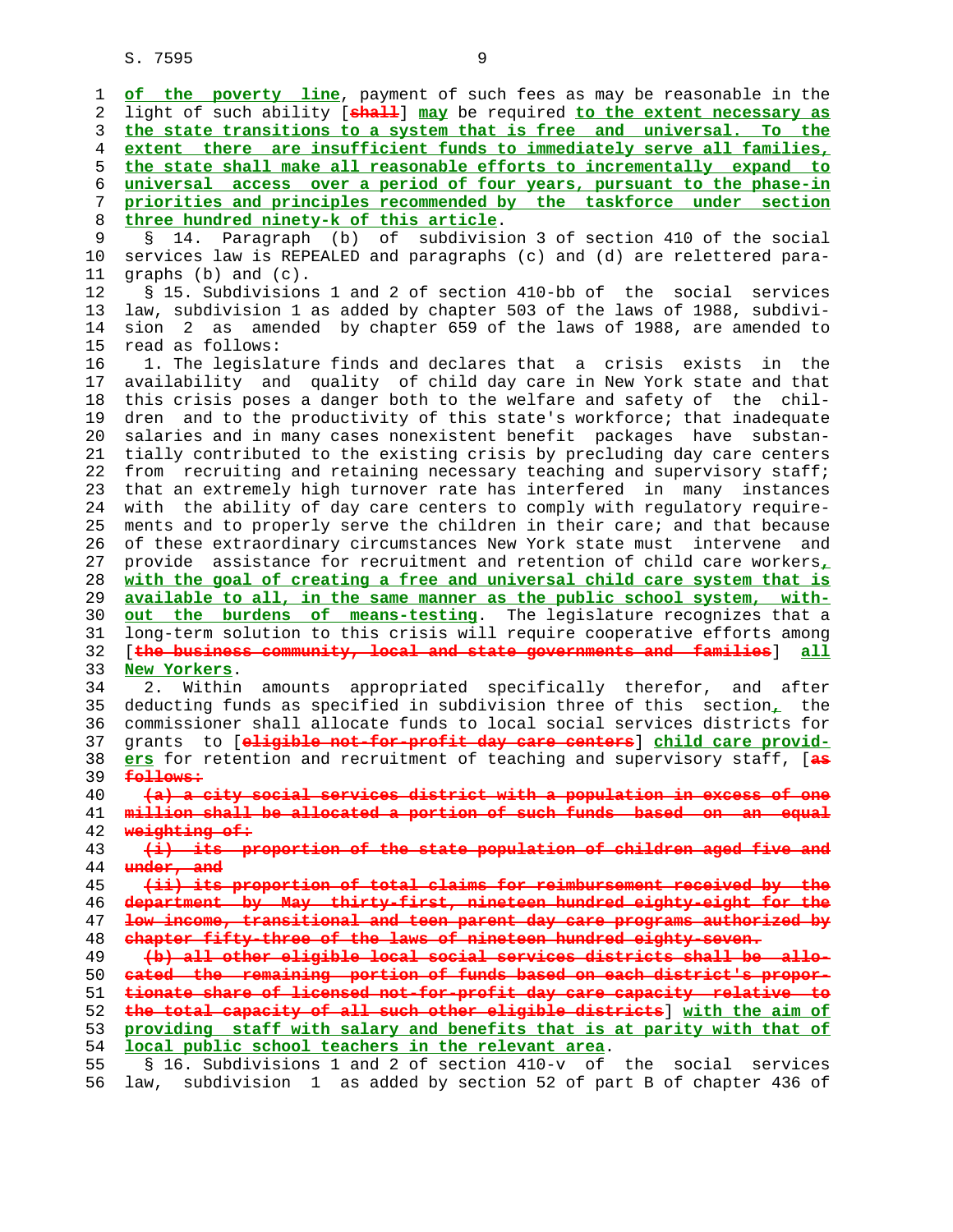1 the laws of 1997, subdivision 2 as amended by chapter 214 of the laws of 2 1998, are amended to read as follows: 3 1. The part of the block **grant** that is determined to be available to 4 social services districts for child care assistance shall be apportioned 5 among the social services districts by the department according to an 6 allocation plan developed by the department and approved by the director

 7 of the budget. The allocation plan shall [**be based, at least in part, on historical costs and on the availability and cost of, and the need for, child care assistance in each social services district**] **aim to provide universal and free child care on a statewide basis**. Annual allocations 11 shall be made on a federal fiscal year basis **and shall incorporate the annual recommendations of the child care taskforce established under section three hundred ninety-k of this article**.

 14 2. Reimbursement under the block grant to a social services district 15 for its expenditures for child care assistance shall be available for 16 [**seventy-five**] **ninety** percent of the district's expenditures for child 17 care assistance provided to those families in receipt of public assist- 18 ance which are eligible for child care assistance under this title and 19 for one hundred percent of the social services district's expenditures 20 for other eligible families[**; provided, however, that such reimbursement shall be limited to the social services district's annual state block grant allocation**]**. To the extent that families are not eligible for funding pursuant to this provision, the state shall make all reasonable efforts to ensure that families not eligible for federally-funded child care have access, phased in over a period of four years, pursuant to the phase-in priorities and principles recommended by the taskforce under section three hundred ninety-k of this article**.

 28 § 17. Subdivisions 1 and 2 of section 410-w of the social services 29 law, as amended by chapter 569 of the laws of 2001, are amended to read 30 as follows:

 31 1. A social services district may use the funds allocated to it from 32 the block grant to provide child care assistance to[**:**

**(a) families receiving public assistance when such child care assist- ance is necessary: to enable a parent or caretaker relative to engage in work, participate in work activities or perform a community service pursuant to title nine-B of article five of this chapter; to enable a teenage parent to attend high school or other equivalent training program; because the parent or caretaker relative is physically or mentally incapacitated; or because family duties away from home necessi- tate the parent or caretaker relative's absence; child day care shall be provided during breaks in activities, for a period of up to two weeks. Such child day care may be authorized for a period of up to one month if child care arrangements shall be lost if not continued, and the program or employment is scheduled to begin within such period; (b) families with incomes up to two hundred percent of the state**

**income standard who are attempting through work activities to transition off of public assistance when such child care is necessary in order to enable a parent or caretaker relative to engage in work provided such families' public assistance has been terminated as a result of increased hours of or income from employment or increased income from child support payments or the family voluntarily ended assistance; and, provided that the family received public assistance at least three of the six months preceding the month in which eligibility for such assist- ance terminated or ended or provided that such family has received child care assistance under subdivision four of this section;**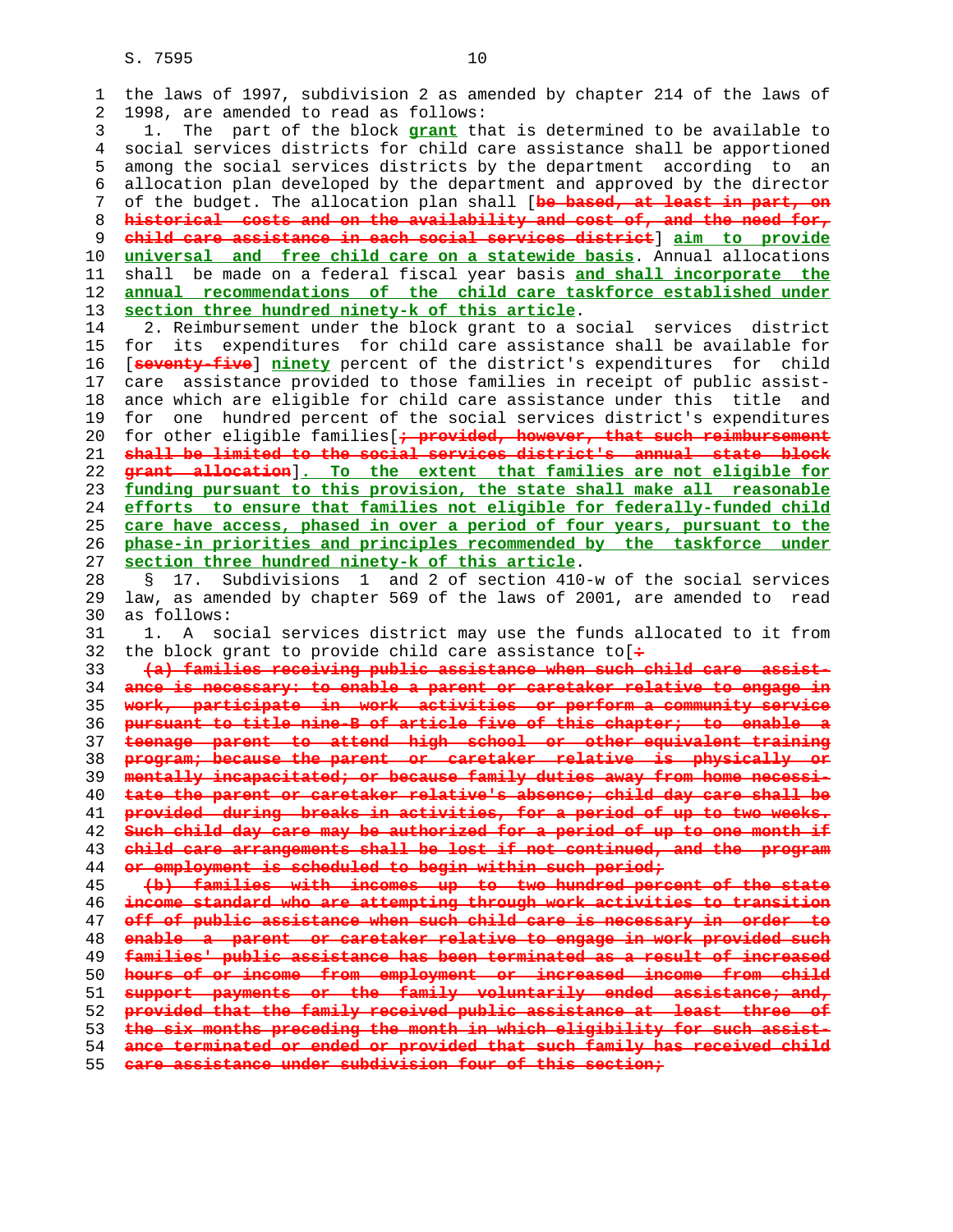**(c) families with incomes up to two hundred percent of the state income standard which are determined in accordance with the regulations of the department to be at risk of becoming dependent on family assist- ance;**<br>5 <del>(d)</del> **(d) families with incomes up to two hundred percent of the state income standard who are attending a post secondary educational program and working at least seventeen and one-half hours per week; and (e) other families with incomes up to two hundred percent of the state income standard which the social services district designates in consolidated services plan as eligible for child care assistance in accordance with criteria established by the department**] **families who need child care or who are having trouble affording child care, to the maximum extent permissible under federal laws and regulations. To the extent that families are not eligible for funding pursuant to this provision, the state shall make all reasonable efforts to ensure that families not eligible for federally-funded child care have access, phased in over a period of four years, pursuant to the phase-in priori- ties and principles recommended by the taskforce under section three hundred ninety-k of this article**. 20 2. [**For the purposes of this title, the term "state income standard" means the most recent federal income official poverty line (as defined and annually revised by the federal office of management and budget) updated by the department for a family size of four and adjusted by the department for family size**] **Each social services district shall conduct extensive and language-accessible outreach to families who need child care or who are having trouble affording child care. To the extent that social services districts or the office of children and family services are required to examine families' incomes pursuant to federal laws or regulations, they shall use the least restrictive and most efficient means available to avoid placing undue burdens on families applying for assistance. To the extent that families applying for assistance are required to provide proof of eligibility, each local social services district and the office of children and family services shall make all reasonable efforts to provide assistance in completing all necessary documents expeditiously**. 36 § 18. Subdivision 2 of section 410-u of the social services law, as 37 added by section 52 of part B of chapter 436 of the laws of 1997, is 38 amended to read as follows: 39 2. The state block grant for child care shall be divided into two 40 parts pursuant to a plan developed by the department and approved by the 41 director of the budget. One part shall be retained by the state to 42 provide child care on a statewide basis to special groups and for 43 activities to increase the availability and/or quality of child care 44 programs, including, but not limited to, the start-up of child care 45 programs, **the increase of child care worker salaries,** the operation of 46 child care resource and referral programs, training activities, the 47 regulation and monitoring of child care programs, the development of 48 computerized data systems, and consumer education, provided however, 49 that child care resource and referral programs funded under title five-B 50 of article six of this chapter shall meet additional performance stand- 51 ards developed by the department of social services including but not 52 limited to: increasing the number of child care placements for **all** 53 persons**, with priority given to persons** who are at or below [**two hundred percent of the state income standard with emphasis on placements supporting local efforts in meeting federal and state work participation requirements,**] **one thousand percent of the federal poverty line;**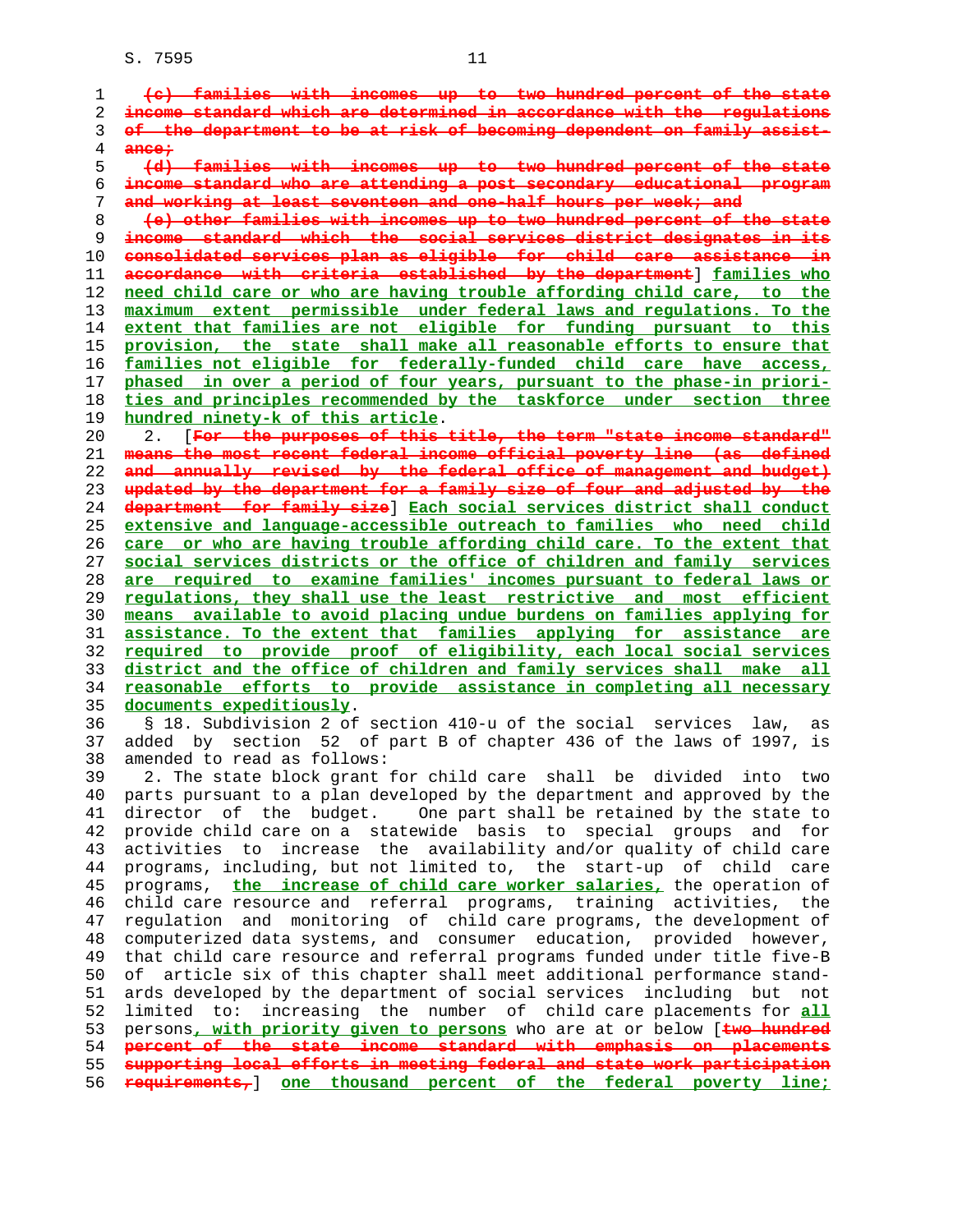1 increasing technical assistance to all modalities of legal child care to 2 persons**, with a priority given to persons** who are at or below [**two** 3 **hundred percent of the state income standard,**] **one thousand percent of** 4 **the federal poverty line;** including the provision of training to assist 5 providers in meeting child care standards or regulatory requirements[**,**]**;** 6 and creating new child care opportunities, and assisting social services 7 districts in assessing and responding to child care needs for **all** 8 persons**, with priority given to persons** at or below [**two hundred percent** 9 **of the state income standard**] **one thousand percent of the federal pover-** 10 **ty line**. The department shall have the authority to withhold funds from 11 those agencies which do not meet performance standards. Agencies whose 12 funds are withheld may have funds restored upon achieving performance 13 standards. The other part shall be allocated to social services 14 districts to provide child care assistance to families receiving family 15 assistance and to other low income families. **To the extent that fami-** 16 **lies are not eligible for funding pursuant to this subdivision, the** 17 **state shall make all reasonable efforts to ensure that families not** 18 **eligible for federally-funded child care have access, phased in over a** 19 **period of four years, pursuant to the phase-in priorities and principles** 20 **recommended by the taskforce under section three hundred ninety-k of** 21 **this article.** 22 § 19. Section 410-cc of the social services law, as amended by chapter 23 882 of the laws of 1990, is amended to read as follows: 24 § 410-cc. Start up grants for child day care. The commissioner shall 25 provide funds to start up grants to not-for-profit organizations or 26 corporations for the development of new or expanded all day child day 27 care programs including costs related to planning, renting, renovating, 28 operating, and purchasing equipment. The commissioner shall establish 29 guidelines including, but not limited to, allowable costs, and criteria 30 for eligibility for grants giving preference to those child day care 31 providers who [**will, to the maximum extent feasible, target services to** 32 **households having incomes up to two hundred percent of the federal** 33 **poverty standard**] **serve areas that currently constitute child care** 34 **deserts, and with the aim of developing New York's statewide universal** 35 **child care infrastructure**. The commissioner shall **widely** publicize the 36 availability of funds **and conduct extensive outreach in a language-ac-** 37 **cessible manner to develop the state's universal child care infrastruc-** 38 **ture**. [**No awards shall be granted which exceed twenty-five hundred** 39 **dollars for a new family day care provider or new group family day care** 40 **provider, and one hundred thousand dollars for a new child day care** 41 **center.**] Child care resource and referral agencies [**may**] **shall** receive 42 family day care start up grants [**not to exceed two thousand five hundred** 43 **dollars per new provider**] if the agency trains such new family provider 44 and thereby expands the supply of family day care programs in the commu- 45 nity. The commissioner shall give preference to those communities which 46 are significantly underserved by existing programs and to those programs 47 which and those providers who will serve infants under two years of age. 48 § 20. Section 101 of the education law is amended to read as follows: 49 § 101. Education department; regents of the university. There shall 50 continue to be in the state government an education department. The 51 department is charged with the general management and supervision of all 52 public schools and all of the educational work of the state, including 53 the operations of The University of the State of New York and the exer- 54 cise of all the functions of the education department, of The University 55 of the State of New York, of the regents of the university and of the 56 commissioner of education and the performance of all their powers and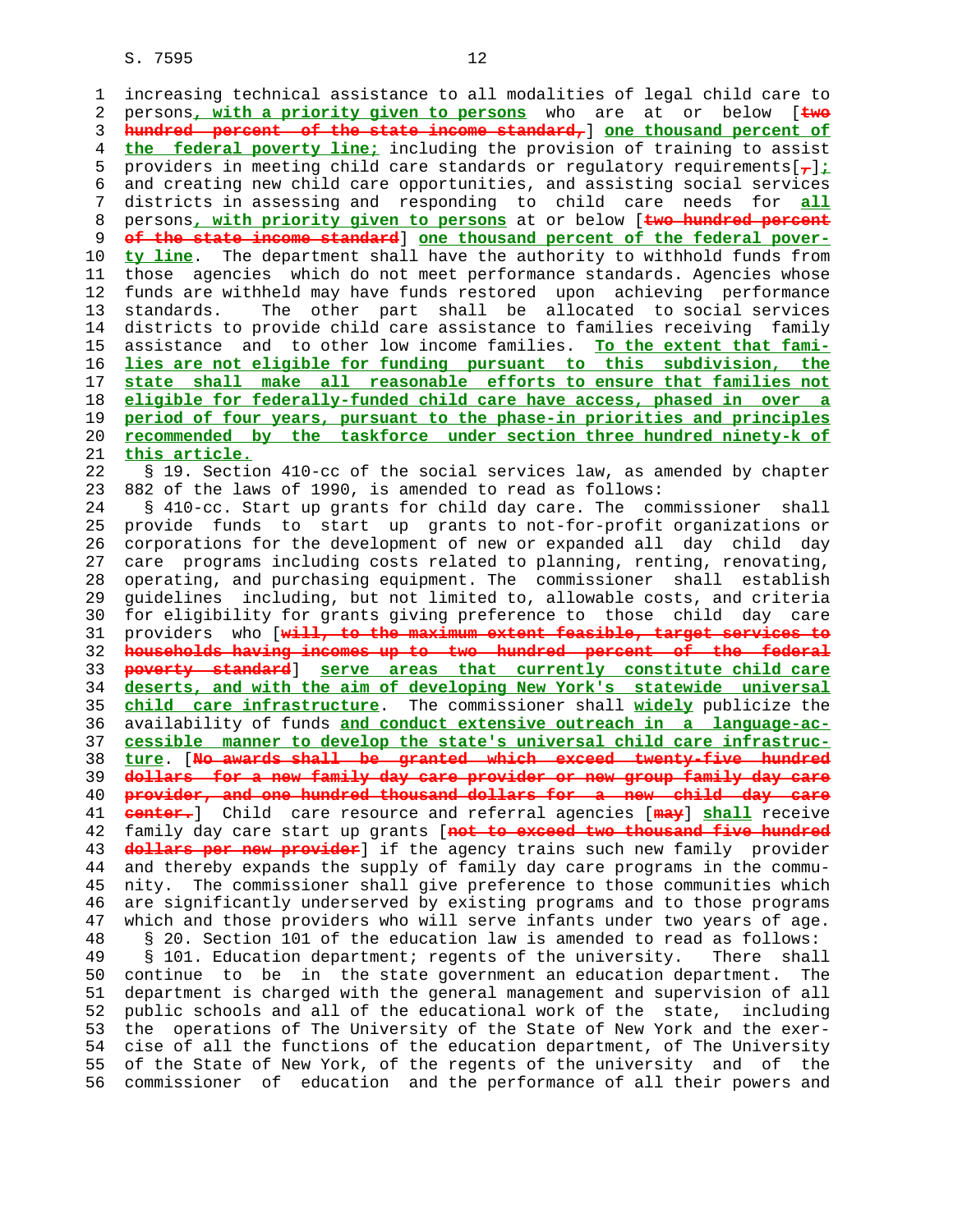1 duties, which were transferred to the education department [**by section** 2 **three hundred twelve of the state departments law**] or shall have been 3 prescribed by law before March sixteenth, nineteen hundred twenty-seven, 4 whether in terms vested in such department or university or in any sub- 5 department, division or bureau thereof or in such commissioner, board or 6 officer, and such functions, powers and duties shall continue to be 7 vested in the education department continued by this chapter and shall 8 continue to be exercised and performed therein by or through the appro- 9 priate officer, sub-department, division or bureau thereof, together 10 with such functions, powers and duties as hereafter may be conferred or 11 imposed upon such department by law. **The education department shall also** 12 **establish an office of early education, which shall be tasked with coor-** 13 **dinating with the office of children and family services to ensure that** 14 **the implementation of funding for universal pre-K and 3-K for all** 15 **programs are phased in in a manner that complements and supports child** 16 **care providers within the state and provides equitable wages, benefits,** 17 **and working conditions for child care workers, pursuant to the guidance** 18 **established by the taskforce under section three hundred ninety-k of the** 19 **social services law.** All the provisions of this chapter, in so far as 20 they are not inconsistent with the provisions of this chapter as hereby 21 amended or may be made applicable, shall apply to the education depart- 22 ment continued by this chapter as hereby amended and to The University 23 of the State of New York, the board of regents of the university, the 24 commissioner [**of education**] and to the divisions, bureaus and officers 25 in such department. The head of the department shall continue to be the 26 regents of The University of the State of New York, who shall appoint, 27 and at pleasure may remove, the commissioner [**of education**]. The 28 commissioner shall continue to be the chief administrative officer of 29 the department. The regents also may appoint and, at pleasure, remove a 30 deputy commissioner [**of education**], who shall perform such duties as the 31 regents may assign to him by rule and who, in the absence or disability 32 of the commissioner or when a vacancy exists in the office of commis- 33 sioner, shall exercise and perform the functions, powers and duties 34 conferred or imposed on the commissioner by this chapter. The regents 35 of The University of the State of New York shall continue to constitute 36 a board and The University of the State of New York, which was continued 37 under such name by section two of article eleven of the constitution, 38 shall continue to be governed and all its corporate powers to be exer- 39 cised by such board. 40 § 21. Section 2 of chapter 493 of the laws of 2017 amending the social 41 services law relating to establishing a child care availability task- 42 force to evaluate the need for and availability of child care throughout 43 the state, as amended by section 2 of chapter 33 of the laws of 2018, is 44 amended to read as follows: 45 § 2. This act shall take effect immediately and shall expire December

 46 31, [**2021**] **2025** when upon such date the provisions of this act shall be 47 deemed repealed. 48 § 22. The state finance law is amended by adding three new sections

49 99-oo, 99-pp, and 99-qq to read as follows:

**§ 99-oo. Child care workforce stabilization fund. 1. There is hereby established in the custody of the state comptroller and the commissioner of taxation and finance a fund to be known as the child care workforce stabilization fund.**

 54 **2. Such fund shall consist of all moneys collected therefor or credit-** 55 **ed or transferred thereto from any other fund, account or source. Any** 56 **interest received by the comptroller on moneys on deposit in the child**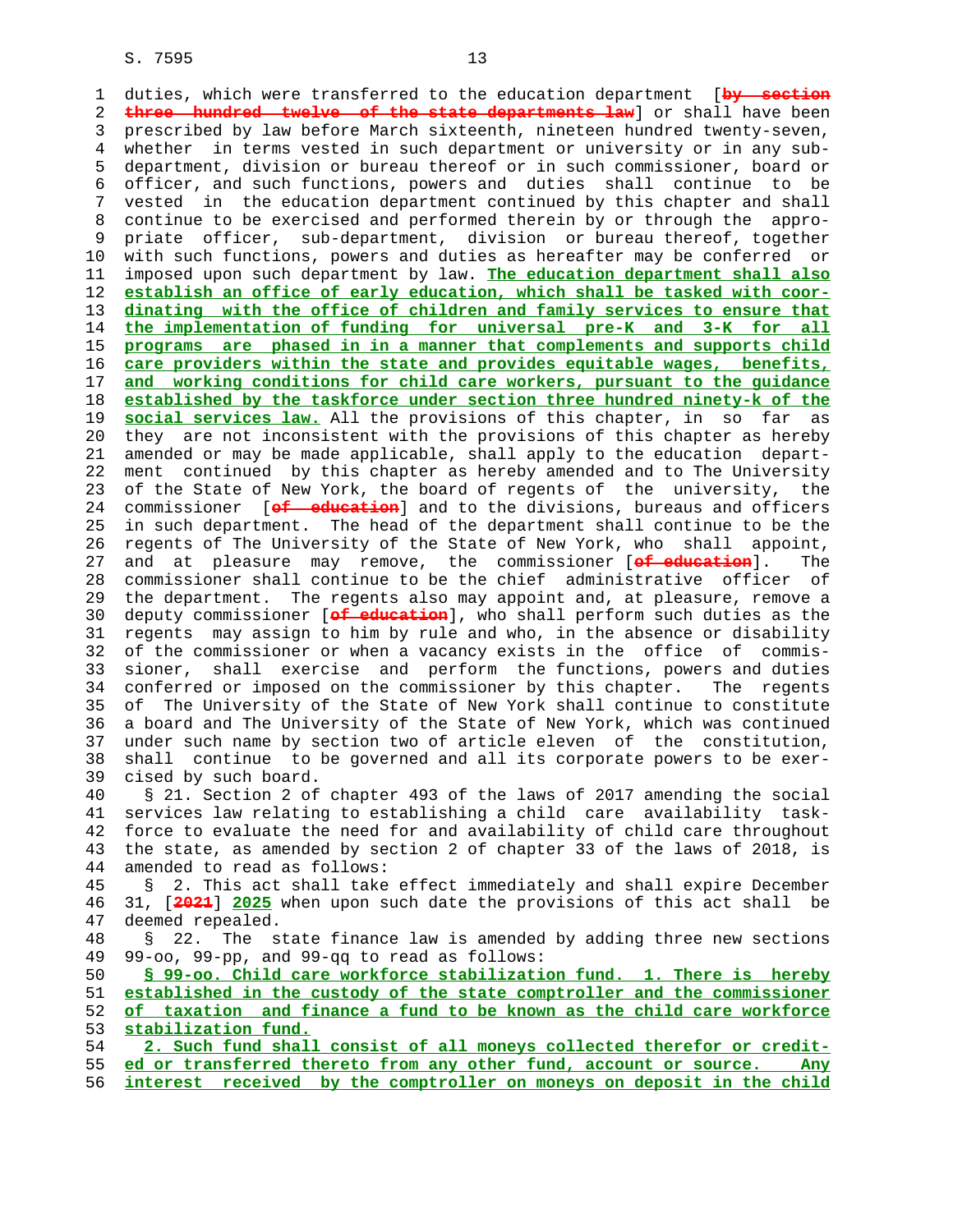| 1  | care workforce stabilization fund shall be retained in and become a part       |
|----|--------------------------------------------------------------------------------|
| 2  | of such fund.                                                                  |
| 3  | 3. Moneys in the child care workforce stabilization fund, following            |
| 4  | appropriation by the legislature, shall be utilized to directly raise          |
| 5  | wages among participating programs as New York adjusts its reimbursement       |
| 6  | rates to cover the true cost of child care, and to allow child care            |
| 7  | providers to pay staff adequate wages and benefits at parity with public       |
| 8  | school teachers as New York state restructures its economy to reflect          |
| 9  | the true value of this important work. Such moneys shall be allocated          |
| 10 | through agencies including, but not limited to, the office of children         |
| 11 | <u>and family services.</u>                                                    |
| 12 | S 99-pp. Child care transitional reimbursement rate fund. 1. There             |
| 13 | is hereby established in the custody of the state comptroller and the          |
| 14 | commissioner of taxation and finance a fund to be known as the child           |
| 15 | care transitional reimbursement rate fund.                                     |
| 16 | 2. Such fund shall consist of all moneys collected therefor or credit-         |
| 17 | ed or transferred thereto from any other fund, account or source.<br>Any       |
| 18 | interest received by the comptroller on moneys on deposit in the child         |
| 19 | care transitional reimbursement rate fund shall be retained in and             |
| 20 | become a part of such fund.                                                    |
| 21 | 3. Moneys in the child care transitional reimbursement rate fund,              |
| 22 | following appropriation by the legislature, shall be utilized in a             |
| 23 | manner that reflects a transitional reimbursement rate structure based         |
| 24 | on the results of the forthcoming child care market rate survey or the         |
| 25 | existing survey, whichever results in higher rates. Reimbursement rates        |
| 26 | shall be set at the ninetieth percentile of market rates in each region        |
| 27 | to ensure that per child amounts are sufficient to not disrupt the child       |
| 28 | care sector during this transition from a market rate-based model to a         |
| 29 | <u>model based on the true cost of quality care. During the phase-in peri-</u> |
| 30 | od, entry level staff shall be paid at least a living wage, with more          |
| 31 | experienced staff compensated at a proportionately higher rate and with        |
| 32 | compensation progressively increasing over the course of the transition        |
| 33 | period. Such moneys shall be allocated through agencies including, but         |
| 34 | not limited to, the office of children and family services.                    |
| 35 | § 99-gg. Child care infrastructure development fund. 1. There is               |
| 36 | hereby established in the custody of the state comptroller and the             |
| 37 | commissioner of taxation and finance a fund to be known as the child           |
| 38 | care infrastructure development fund.                                          |
| 39 | 2. Such fund shall consist of all moneys collected therefor or credit-         |
| 40 | ed or transferred thereto from any other fund, account or source. Any          |
| 41 | interest received by the comptroller on moneys on deposit in the child         |
| 42 | care infrastructure development fund shall be retained in and become a         |
| 43 | part of such fund.                                                             |
| 44 | 3. Moneys in the child care infrastructure development fund, following         |
| 45 | appropriation by the legislature, shall be used to build and develop           |
| 46 | child care infrastructure in connection with existing public insti-            |
| 47 | tutions such as public universities, public schools, and public housing.       |
| 48 | The sum of five billion dollars (\$5,000,000,000) is hereby<br>23.<br>Ş.       |
| 49 | appropriated out of any moneys in the state treasury in the general fund       |
| 50 | to the credit of the state purposes account, not otherwise appropriated,       |
| 51 | and made immediately available as set forth herein. Such funds shall be        |
| 52 | allocated as follows:                                                          |
| 53 | (a) Three billion dollars $( $3,000,000,000)$ shall be allocated to guar-      |
| 54 | access to child care subsidies to high-quality and culturally<br>antee         |
| 55 | responsive child care that meets the needs of all children,<br>including       |
| 56 | children with disabilities, those experiencing trauma, multilingual            |